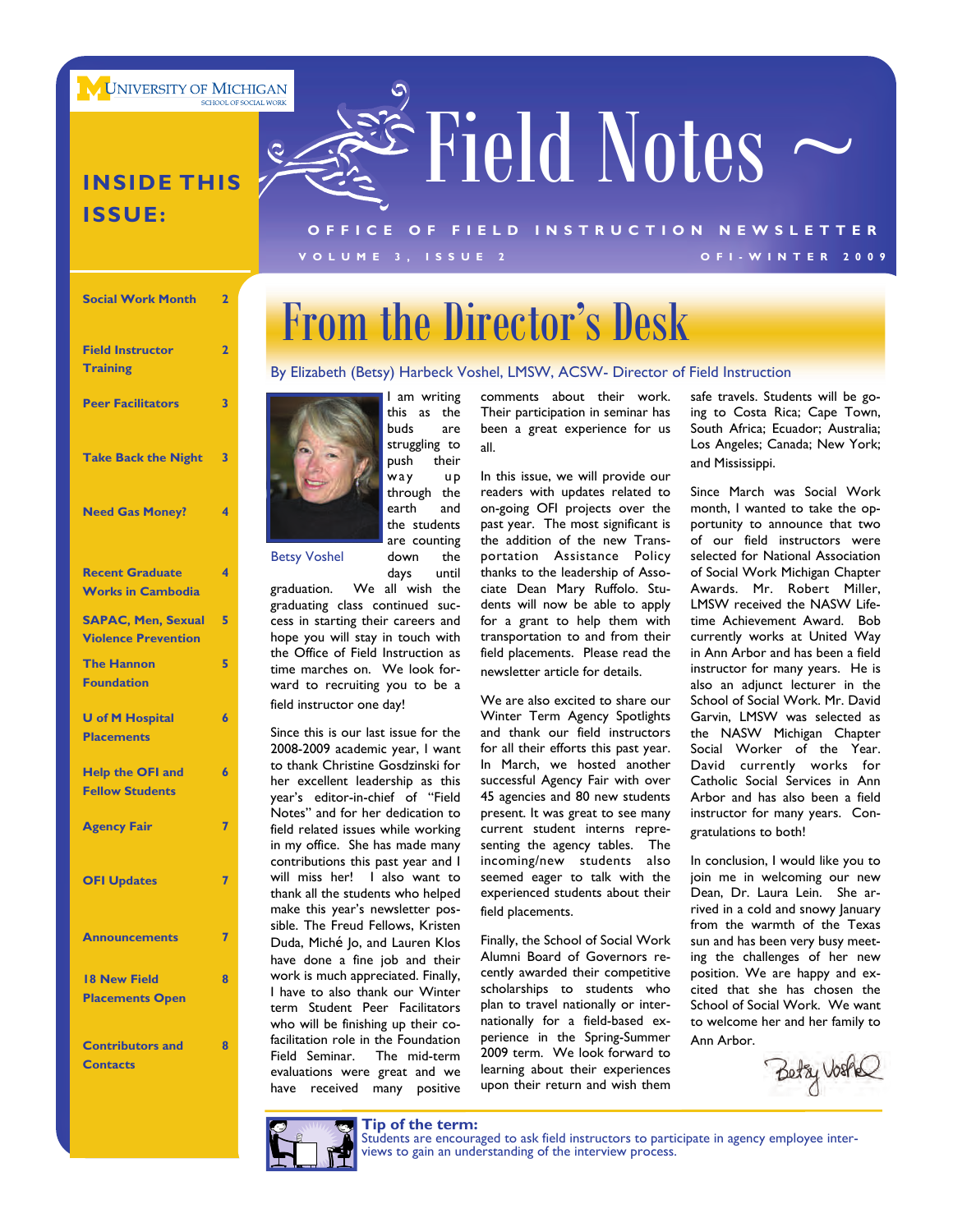### **PAGE 2**



Social Work Month: Photo courtesy of www.socialworkers.org

> *"The more we can renew ourselves, the more we can be help agents in others' lives"*

## Social Work Month: Honoring, Celebrating, and Promoting Self-Care

### By Kristen Duda, MSW Candidate

March was Social Work Month, and this year's nationwide theme was "Purpose and Possibility." Unified by this theme, social work organizations across the country celebrated in different ways. In our School of Social Work (SSW), the Offices of the Dean and Student Services helped plan a month-long event. Bill Vanderwill, field faculty and member of the Social Work Month Planning Committee, has seen the event evolve over the years. During an interview, he spoke on behalf of the committee about our School's interpretation of the national theme. He outlined how three unique goals were accomplished in the School including the importance of honoring students, celebrating the field, and promoting self-care.

"The first goal is to honor students and help them feel professional pride in their choice to pursue a career in social work," explained Bill. The SSW has hosted a number of events to instill a sense of professional pride, including professional development workshops and panel discussions. For example, on March  $4<sup>th</sup>$ , the SSW gathered in the Educational Conference Center for a panel discussion titled "The Diversity of Disabilities"

to raise awareness and give voice to people with disabilities. In addition, the Social Work Planning Committee sent weekly e-mails to students filled with inspirational fun facts about social work. The month started off with this fact: "There are more than 200 social workers in national, state and elected office, including U.S. Senator, Debbie Stabenaw - Michigan."

"The second goal is to celebrate each other and the field," Bill continued. March began with a Celebration for students in McGreggor Commons, followed by a "Social Work Social" at Damon's Grill. The SSW also gathered on March 17<sup>th</sup> for the Student Awards Ceremony to celebrate the accomplishments of scholarship and fellowship recipients. Students, faculty and families were welcomed by John Tropman, Associate Dean for Faculty Affairs. The program included a musical performance and an encouraging message from Dean Lein. Students were honored individually and celebrated together at the reception that followed.

Bill stressed the importance of the third goal: to promote selfcare. "The more we can renew ourselves, the more we can be

help agents in others' lives," Bill said. Students have been encouraged to take time to care for themselves in their busy weeks of caring for others. "Self Renewal Day" took place on March 18<sup>th</sup> and was dedicated to bringing self-care and relaxation right to the School. "A back massage in the middle of the day was perfect!" exclaimed Melissa Villegas, a social policy student who took advantage of the free events. "Too bad I had to throw a backpack on and get back to class," she laughed.

With the enthusiasm of faculty and students, Social Work Month was a success in the School. "It's great that the School takes the time to honor social work students," said Jenn Hurt, a community organizing student. By dedicating an entire month to honoring, celebrating and caring for social workers and the field, we are reminded of the importance of our work. Students and field instructors are encouraged to celebrate Social Work Month in their internships and jobs, and to remember their great "purpose and possibility" year round. Thank you to the Social Work Planning Committee for your dedication to students and the field of social work!

# Winter 2009 Field Instructor Training



First-time field instructors gathered on January 16th, 2009 for the Winter Field Instructor Training after learning about placement requirements to work with new student interns.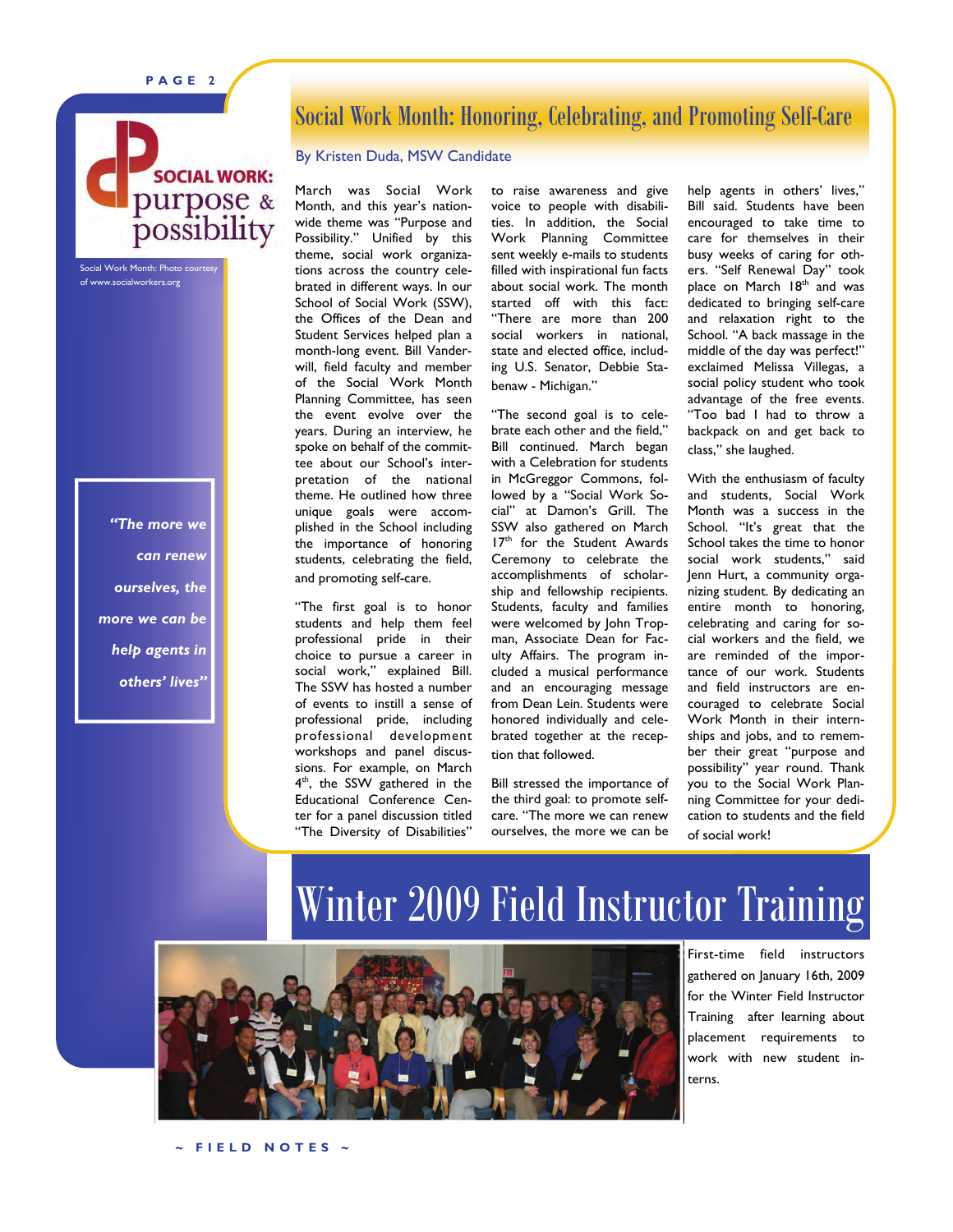# Peer Facilitators Wrap-up a Strong Semester

### By Christine Gosdzinski, MSW Candidate

This winter, the OFI's peer facilitators have been one of the strongest groups of student leaders yet! In conjunction with field faculty these peers have assisted students in their first term of field placement. To acknowledge their contributions, we asked them to reflect on their roles this semester.

Students who find time to facilitate field seminar while participating in classes, internships, and other responsibilities are committed to the field experience. Jay Holden explained, "I became a peer facilitator because I had such a great experience in the seminar as a student that I wanted to try to create that for other students". Marissa Marshak noted that she has also been able to grow professionally through facilitating. She stated, "Teaching others allows me to increase my problem-solving abilities, enables me to apply my creativity, and heightens my awareness of privilege, oppression, diversity, and social justice."

These facilitators have gained skills and knowledge but have also experienced challenges. Adi Bodenstein noted that her biggest challenge was, "To help everyone learn and work together in ways that best support their needs." Jessie O'Brien reflected on the difficulty that peer facilitators have as both a teacher and learner. She stated, "The biggest challenge is being a leader while being their peer at the same time. There is a balance I am continually learning between guiding someone, and remembering I have something to learn from them."

Despite these difficulties, the facilitators have also learned valuable lessons. Emily Besancon stated, "Sharing about myself is part of the group development process and it helps create an environment where others are comfortable to share



too." Julia Churchill's experience as a facilitator taught her lessons that will carry into her career. She remarked, "[being a facilitator] has truly emphasized even more why I became a social worker in the first place. It was to find what I was passionate about and give my all."

Peer Facilitators: Jessie O'Brien, Marissa Marshak, Emily Besancon, Jay Holden, Julia Churchill, and Adi Bodenstein

These peer facilitators have inspired students and have helped the Office of Field Instruction continue to improve the field experience. We would like to thank them for their contributions, dedication and wish each of them the best in future endeavors as leaders in the field.

## SSW Joins Local Agencies to 'Take Back the Night'

### By Miché Jo, MSW Candidate

The month of April has been designated Sexual Assault Awareness Month by the National Sexual Violence Resource Center. The center provides materials to organizations in the form of publications, pins and stickers to promote awareness of sexual violence. Many activities are organized around the country for Sexual Assault Awareness Month, including the Take Back the Night march and rally, held locally on the University of Michigan campus in early April. This year's march and rally marks the  $31^{st}$  anniversary of a tradition that started on the streets of San Francisco in 1978 that later spread internationally. Take Back the Night 2009 is sponsored by Michigan Takes Back the Night and University Women Against Rape, the School of Social Work, the Ginsberg Center, and the Michigan Student Assembly. On the evening of Take Back the Night, survivors of

sexual assault and their allies come together for an evening of song, poetry, sharing survivor stories, and demonstration in remembrance of victims. Following this, the group takes to the streets to reclaim the sense of power and security that are brutally taken from those who have been assaulted.

The goal of Take Back the Night is to provide a safe haven and a voice to those who have been silenced by sexual violence. The March also serves the purpose of awakening the consciousness of the community about the enormity of the problem, and to provoke thought about how to address this issue. Given the staggeringly high rates of sexual assault, awareness is essential. Recent reports show that 1 of 5 college-age women report having been raped and 1 in 3 sexual assault victims are under 12 years old.

These statistics only include reported cases, and it is believed that 16% of rapes and sexual assaults are reported to police.

### [\(www.sarochester.edu/masa/stats.php](http://www.sarochester.edu/masa/stats.php))

The experience of attending a rally in support of ending sexual violence is incredibly powerful, and a reminder that whether or not we are one of the 22% of U.S. women who report having been raped or sexually assaulted, gender oppression affects all of us every day. Sadly, many of us cannot be safe every

night, but for a few hours every evening in April, the streets really do belong to us all.

For more information or to get involved, visit: *[www.tbtnannarbor.org](http://www.tbtnannarbor.org) [www.NSVRC.org](http://www.NSVRC.org)*

*"All human beings have the right to be free from violence, the right to be heard, and the right to reclaim those rights if they are violated."* 

*—takebackthenight.org* 



2008 TBTN March: Photo courtesy of www.tbtnannarbor.org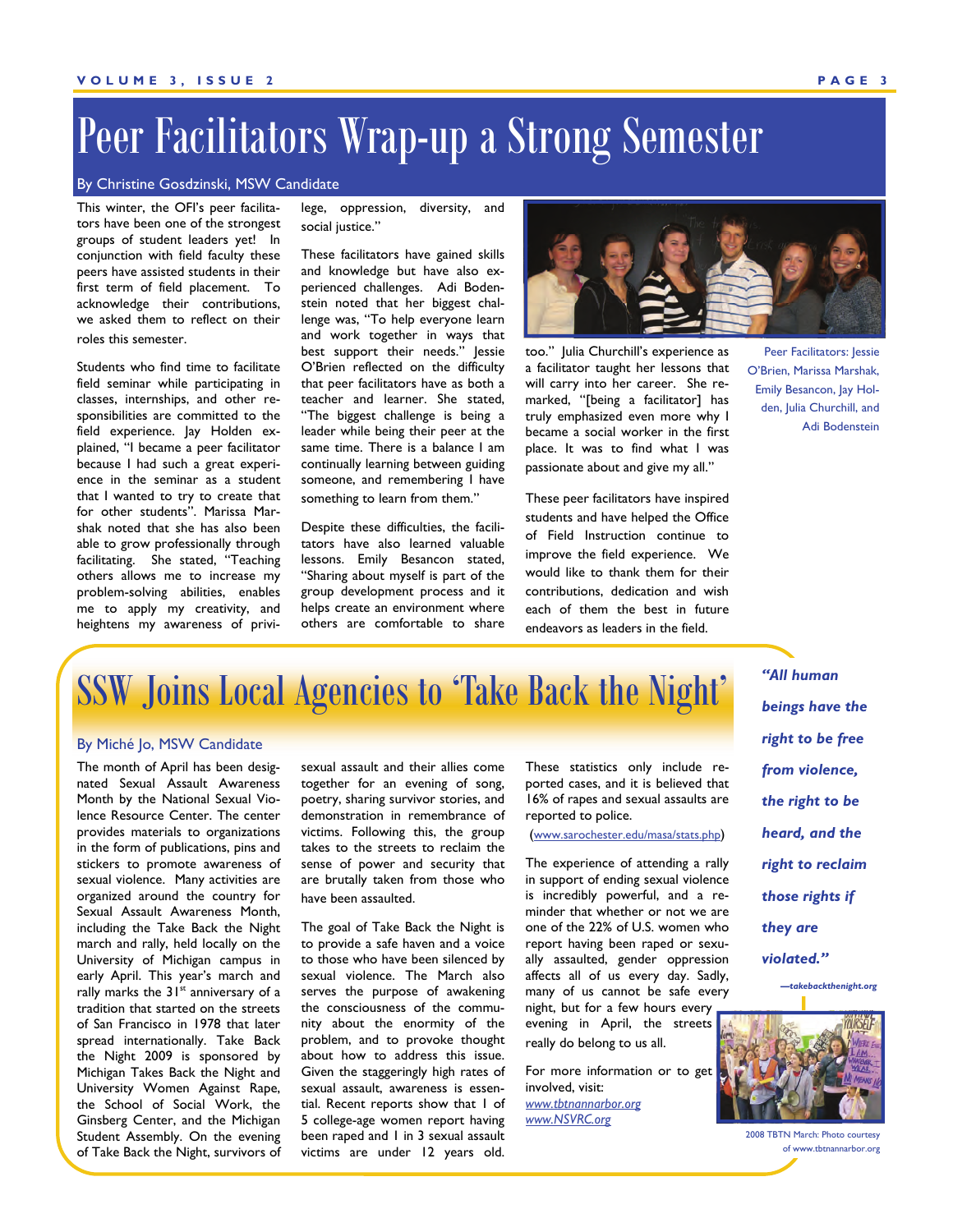### **PAGE 4**



*"[The transportation assistance] is basically a gift from the School of Social Work that supports a field-related expense"* 

## Need Gas Money? OFI Can Help!

### By Lauren Klos, MSW Candidate

As of February 2, 2009, the School of Social Work began offering transportation assistance to students who travel far distances to their field placements. "It was Mary Ruffalo [Associate Dean for Educational Programs] who came up with the idea," said Betsy Voshel, Director of the Office of Field Instruction. "It has been in the works for most of the Fall 2008 term."

This new policy was designed to help students pay for gas and mileage as they travel to and from their placements. The field site must be at least 45 miles one-way from the School. Betsy stated that the mileage cap was developed to help as many students as financially possible. Another reason for choosing a 45-mile cap was the large quantity of Detroit placements coupled with the School's desire to support agencies within that area.

A unique feature of transportation assistance is that it is not a loan and it is not based on the student's financial status. The funds come from the School of Social Work in the form of a grant. "It is basically a gift from the School of Social Work that supports a field-related expense," explained Betsy.

The policy would not have been implemented without the support of the School's administrative staff. "Every administrator in the School is devoted to working and assisting students to be successful," asserted Betsy. "Once the Dean indicated that the School could financially support this idea, it was just a matter of developing the policy."

The application process is simple, with a turnaround rate of about 24 hours. Policy guidelines and applications are available on the OFI website and in the Field Manual. Carefully read through the policy and eligibility requirements, complete the form, and wait to hear from OFI. Should a student get approved, it is his or her responsibility to increase their financial aid budget – otherwise, the transportation

aid will reduce the student's loan amount. In addition, students are encouraged to apply if they have a special situation and therefore do not meet the eligibility requirements. Betsy said, "Apply anyway and indicate [your] special need. All decisions are made based on an individual basis."

This policy is a great opportunity for students who travel long distances to field placements. "It is helpful to have that money – it alleviates financial worries for how I'm going to get to my internship every week," said Jessie O'Brien, a 20-month Interpersonal Practice Children and Youth student. "The application was easy and I was surprised that I received it so quickly. Most importantly, it's nice to have someone recognize that we need transportation support."

Apply and see how OFI can improve your field experience by paying for your gas! http://ssw.umich.edu/programs/ msw/ofi/Transportation\_Assista nce Policy and Application.pdf

## Recent Graduate Works in Cambodia

### By Christine Gosdzinski , MSW Candidate

Recent Graduate, Alison Whyte (MSW '08), accepted what she calls an "unexpected" position at the World Bank in Phnom Penh, Cambodia from October, 2008 thru January 2009. The World Bank is an international organization that helps developing countries reduce poverty through implementing rigorous evaluation methods. Alison worked on a project that evaluated Cambodian early education programs. The project sought to help Cambodia provide universal primary education for children by expanding programs that were cost-effective and predicted child achievement. Alison's experience taught her about the education system, methods, and challenges of influencing social change internationally.

Additionally, Alison had the opportunity to learn about social change and the country's oppressive history as a tourist. Highlights of her travels included visiting the Tuol Sleng Genocide Museum, Ankor Wat (pictured), and attending the United Nation's International human rights Day, which showcased and celebrated Cambodian culture.

Alison noted, "My work was not exactly what I would call global social work, but there are a lot of opportunities to do social work in Cambodia". She found that those working abroad start as volunteers and work their way into organizations as employees. Individuals interested in global social work should contact the School's Office of Global Affairs [\(ssw.oga@umich.edu](mailto:ssw.oga@umich.edu)), where Alison shared her resources.

We hope Alison's work can inspire others to take advantage of unique experiences abroad. Good Luck, Alison!



Wat in Cambodia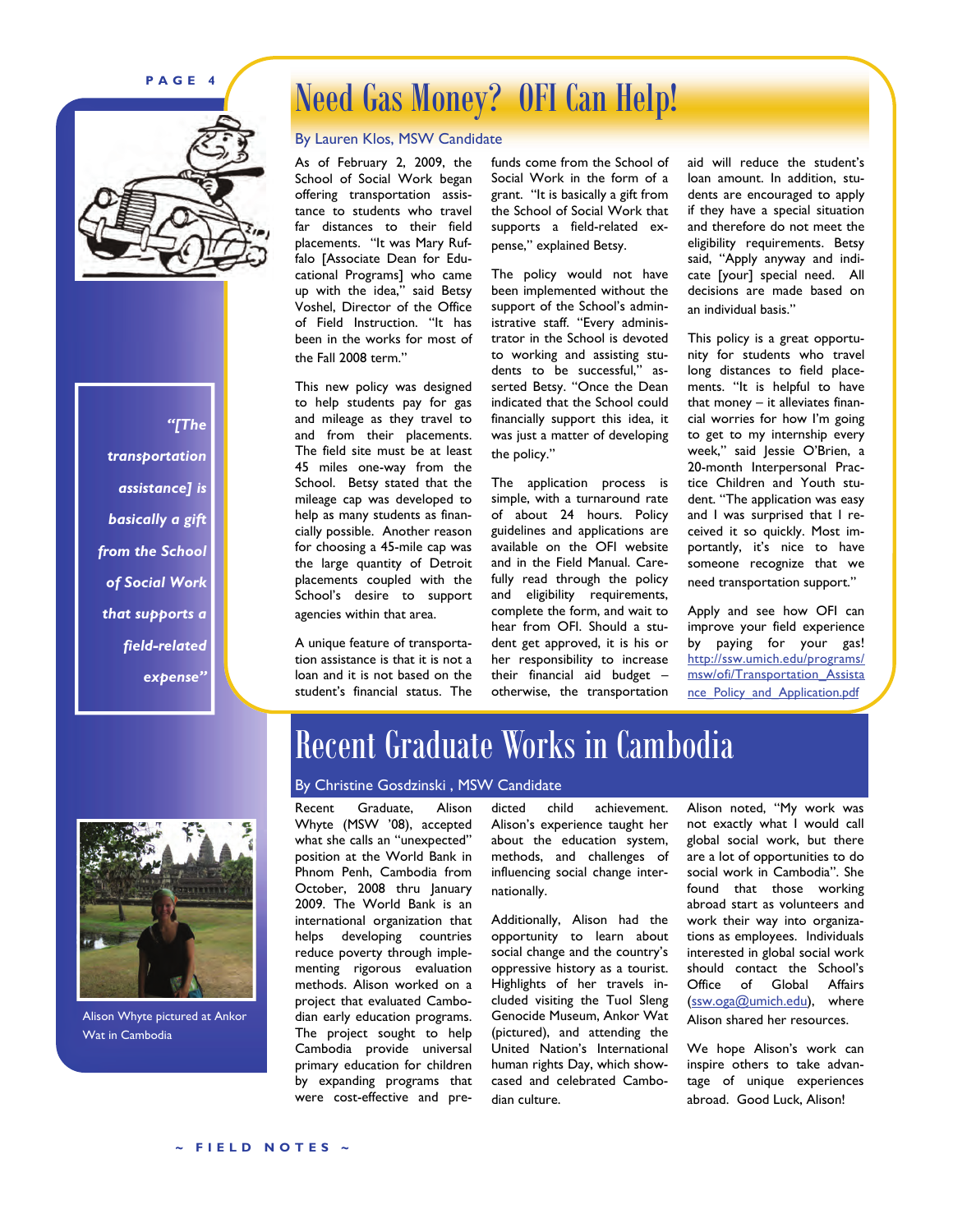## We Can't Do it Without You: SAPAC, Men, and Sexual Violence Prevention

### By Miché Jo, MSW Candidate

In January of 1985, a group of University of Michigan students organized a sit-in at the office of the Vice-President for Student Affairs. Their concern involved the rising number of sexual assaults on campus, and they were determined to convince the executives that women's safety should be a priority for the University community. Out of this effort, the Sexual Assault Prevention and Awareness Center (SAPAC) was born. SAPAC provides crisis intervention and counseling for survivors of sexual and domestic violence, stalking, and harassment as well as their partners. They also run numerous education and prevention programs. Those familiar with SA-PAC consider it an important campus resource for women. However, it is less well-known that the center runs a program where men distribute information about sexual violence to other men in the campus community. Recently I spoke with Shuchi Jain, the coordinator of the Men's Activism Program, about

how men in social work can get involved in the effort to prevent violence against women.

The goal of the Men's Activism Program is to help men understand their active role in ending violence against women. Some events involve workshops, a men-only discussion series, and public games, such as the "Root Beer Pong" tournament held in U of M's Diag every Fall. The program also invites a male activist speaker every two years to give a lecture. This year's speaker was Byron Hurt, a nationally renowned filmmaker and antisexism activist. The idea, Jain said, is to target campus populations who do not usually hear this message. Jain reported a positive response from most groups the team works with. SAPAC has also formed alliances with campus fraternities, who plan to screen movies and host events.

Despite the success of the Men's

Activism Program, the demand for volunteers far outweighs the supply. Out of the twelve volunteers, only four are men. It's difficult to provide men with a salient message about the importance of preventing violence when there aren't enough guys to convey it, Jain said. The program is constantly battling for male involvement, which is a serious setback to the mission. The good news is that there are possibilities for men in social work to choose a placement or volunteer for a cause that needs energy, vision, and commitment. Men such as Leigh Carter, a current Social Work student placed with SAPAC, are conveying the message that sexual assault prevention is a problem that we all have a stake in, whether we work with an antiviolence organization or in some other social work capacity. In order to see a future free from sexual violence, this issue needs the commitment of every one of us.



Men end violence against women: Photo courtesy of www.acalltomen.org

*"It's difficult to provide men with a salient message about preventing violence when there aren't enough guys to convey it."* 

## Hannon Foundation Intern Captures Stories of Detroit Seniors

### By Kristen Duda, MSW Candidate

The Hannan Foundation, located in Detroit, helps to improve older adults' quality of life. The SSW has been coordinating internships with Hannan since 1998. Students work on a variety of projects and directly make a difference in the lives of seniors in the Metro/Detroit area.

Michelle Fucci, a geriatric scholar, spoke highly of her internship experience at The Hannan Foundation. Michelle's role is to help implement an Oral History Project, funded by the Michigan Humanities Council. The project is titled, "Volunteering in Detroit: Seniors Keep The Motor City Running," and captures on digital audio the stories of dedicated volunteers who are senior citizens in the Detroit area. The recorded stories will be shared with the community to promote volunteerism among older adults.

"I was lucky enough to be involved in finalizing the grant application," Michelle said. She has been working on the project since it's inception in September and continues to be an integral part of the project's success by organizing and coordinating interviews. Michelle had the opportunity to hear the stories of those who have volunteered at hospices. Red Cross Disaster Relief centers, and churches as care-givers in neighborhood organizations and activist groups.

Michelle and others, including a panel of volunteer seniors, will be presenting the work in progress at "The Art of Aging" Conference at Wayne State University. The recorded project will be completed in November and broadcasted on Detroit WDET public radio. Michelle says they also plan on doing a road trip workshop that travels to retirement communities to share stories and promote volunteerism.

"The Oral History Project will continue to be used as an outreach tool," explained Michelle, who hopes the project will have an ongoing effect. She requested if you know anyone who is interested in participating in an interview, or if you are interested in learning more

about the project, to e-mail her [\(mfucci@umich.edu](mailto:mfucci@umich.edu)) or look for project updates at Hannan.org.

Michelle summarizes her experience at The Hannan Foundation: "Hannan is a wonderful place to do an internship. As someone not familiar with the area, it was an amazing chance for me to jump right in and learn about Detroit. My mentors have been incredible. I am so happy I went to Hannan."



Michelle Fucci at the Oral History Association Conference with Geneva Wiskemann from MOHA and Rachel Hewitt from The Hannan Foundation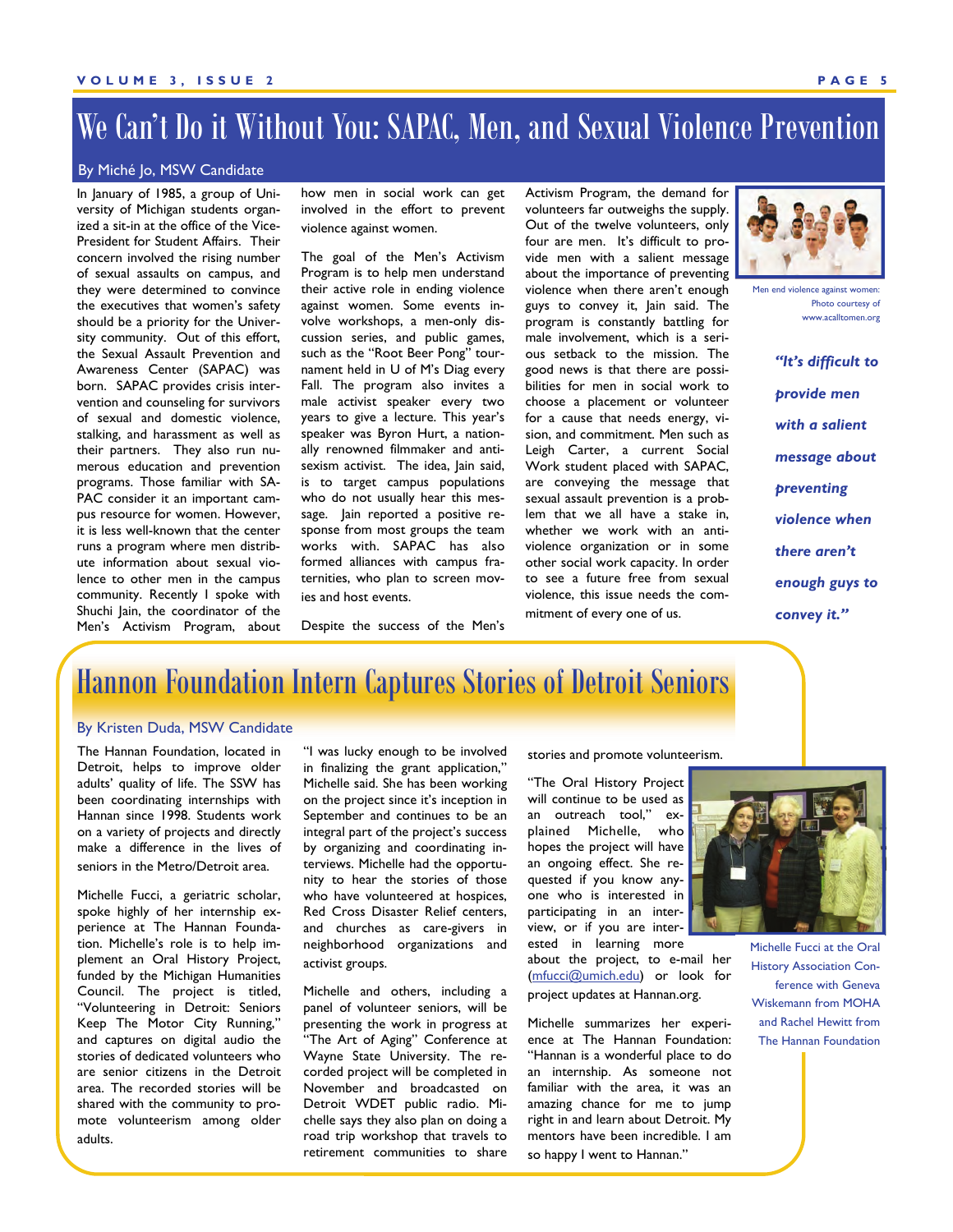

## **University of Michigan Health System**

Image courtesy of www.med.umich.edu

*"...that's why I chose this placement – to see all the different units within a hospital in which to work as a social worker."* 

## **PAGE 6 Variety in the Field: U of M Hospital Placements**

### By Lauren Klos, MSW Candidate

A unique component of field placements at the University of Michigan Hospital is that students have the opportunity to gain experience in a variety of areas – they may be placed in one unit, but are able to observe another unit at some point during their internship. Available field placements at the U of M Health System include 14 areas for Interpersonal Practice (IP) and Mental Health concentrators and 15 areas for IP and Health. The opportunity for variety is what drew Amy Coppa, a 16-month IP/Mental Health student, to apply for a hospital placement.

"My main goal was to get as much experience in as many different [areas] as possible. At the hospital, I knew there would be an opportunity to experience other specializations of social work," explained Amy, who is placed in the Adult Outpatient Psychiatry Unit with the Depression Team. "I want to try out as much as I can so that I know what I want to do when I'm job searching." Amy has a variety of responsibilities, including a caseload, observing evaluations, making phone calls, and writing dictations. As she progresses, her responsibilities will increase to include co-leading groups and performing evaluations.

Sam Edwards, on the other hand, is a 16-month IP/Health student placed in the Neonatal Intensive Care Unit. Her responsibilities are quite different from Amy's. Sam conducts psychosocial assessments and provides supportive counseling, resources and referrals to families. "Because we see every family that comes into the NICU, I work with families that are functioning at a variety of levels," said Sam. "For families, [the birth of a child with special needs] is a big disruption in their lives and is far from what they expected. I am here to be a resource, as someone to talk to." Sam also coordinates meetings between doctors, nurses, and families, and provides support to these parties.

UM Hospitals provide additional classes and support systems for students. The weekly classes include hospital protocol, therapeutic techniques, treatment modalities, and job search training. Both Amy and Sam have found these classes helpful. "I think it provides us with a level of support and education we wouldn't get elsewhere," explained Sam.

For Amy and Sam, their hospital experiences have supported their future career goals. "I want to be a medical social worker and that is exactly the experience I am getting at the hospital," Sam asserted. "I'm getting a wealth of knowledge in patient care and medical social work that will apply to any job I look for." Amy would also like to work in a hospital setting, but is currently unsure which area she is most interested in. "It's too soon to say where in a hospital," explained Amy, "but that's why I chose this placement – to see all the different units within a hospital in which to work as a social worker."

Across many interests, The University of Michigan Health System can accommodate a variety of student needs.



Photo By: Peter Smith

## Updates from the Office of Field Instruction

## By Christine Gosdzinski, MSW Candidate

The OFI hosted its first **Educational Agreement Coaching Session** in January in response to studentreported challenges completing first-term Educational Agreements. This session provided an overview of the agreement, an opportunity to view past Educational Agreement samples, and time to ask questions to experienced students and faculty. A logic model was also designed to help students link field experiences with future jobs by connecting: skills they would like to learn as a social worker, learning experiences

in their educational agreements, and skills they would like to include in their resumes. Based on student feedback, the OFI hopes to integrate this logic model into future pre-field orientations.

The Field Advisory Committee and the OFI have launched a new **online instrument that evaluates the field experience** for students, field instructors and field liaisons. This survey was developed to identify areas in field instruction that are successful and those in need of improvement.

Course evaluations have been completed by students in the past, but this is the first time that formal feedback has been gathered from multiple sources about the entire field instruction experience. The survey takes about 30 minutes to complete online. Evaluations for the 20-month cohort graduating in May will be sent to students and their field instructors after field placements have ended. The Committee and the OFI look forward to student responses in order to continually improve the field experience.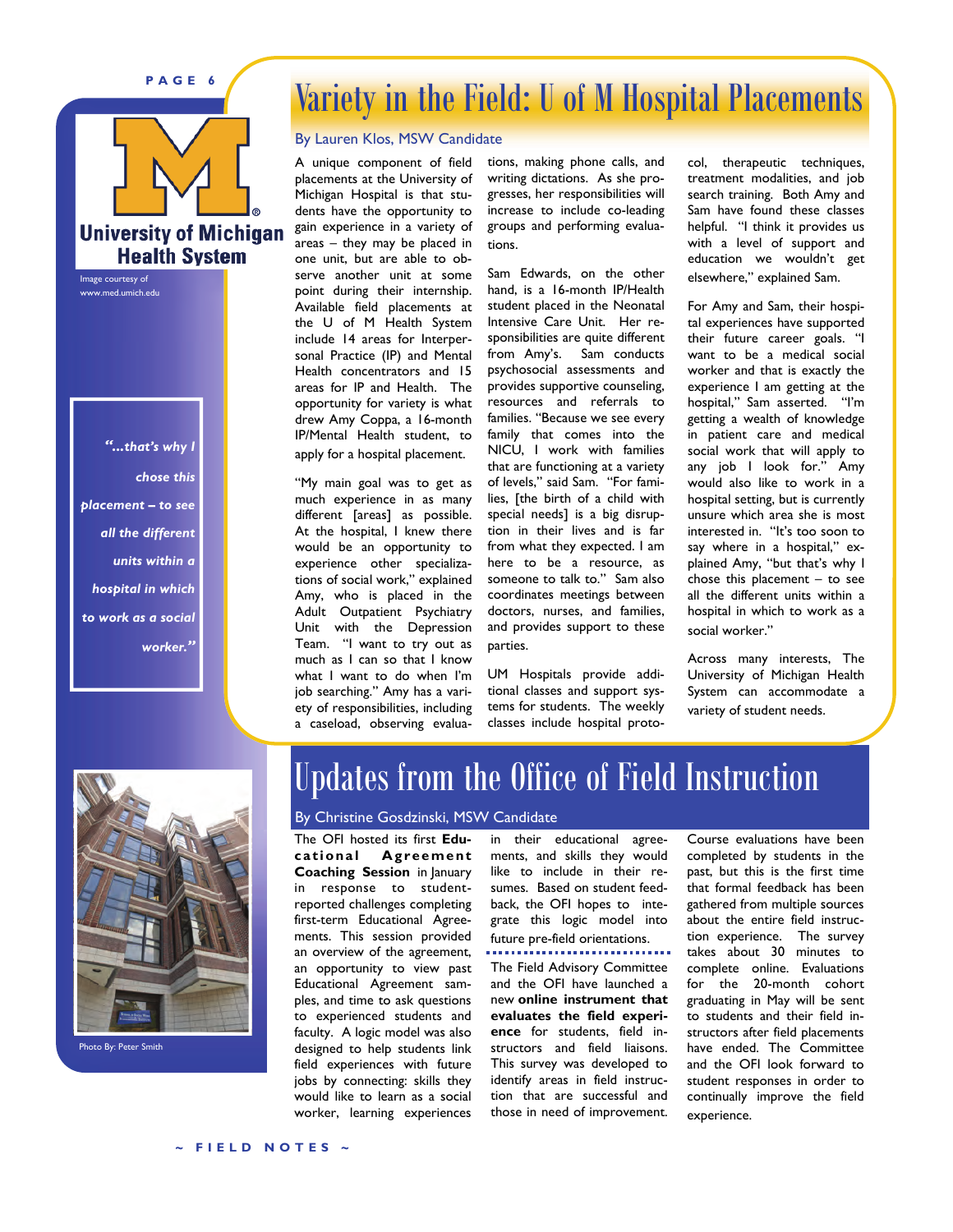## Help the OFI and Fellow Students: Update Your Field Description

By Hannah Briolat, Office of Field Instruction Project Coordinator

The Office of Field Instruction is always actively working to provide and expand placement opportunities for our students and improve those already available. We recognize that students use the online program descriptions as a key tool in deciding which placements will provide the best environment for their educational goals. We strongly encourage agencies and student interns to review the posted program descriptions for their placement on the OFI webpage and email updates. We have found it is very helpful for students making their placement selections to have a list included in the program description outlining the available student learning experiences.

Review your program's description at the following URL: [http://ssw.umich.edu/programs/msw](http://ssw.umich.edu/programs/msw/ofi/slots/) [/ofi/slots/](http://ssw.umich.edu/programs/msw/ofi/slots/)

Select the checkbox at the top of the page, above Practice Method and Practice Area, to see a comprehensive, alphabetized list of current placements available through the field office. If your program's description needs updating or editing, please email an updated description to [briolhan@umich.edu](mailto:briolhan@umich.edu) and title the subject, "Updated Program Description". Be sure to include the agency and program name that corresponds with the description.

Thank you for your efforts to improve the services of the OFI!



Photo By: Peter Smith

## Announcements

- The NIH is sponsoring the 5th International and Interdisciplinary Conference on Clinical Supervision on 6/11/09-6/13/09 in Amherst, New York. The NIH will support conference fee and hotel discounts for field instructors at any school of social work. Additional information can be found at the conference Web page: http://www.socialwork.buffalo.edu/csconference/
- The Office of Continuing Professional Education is pleased to announce the Michigan Sexual Health Certificate, a post-graduate certificate program offered in partnership with the University of Michigan Health System, Department of Social Work, Center for Sexual Health. For more information, or for a listing of mini-courses, please visit www.ssw.umich.edu/programs/ce/MSHC/index.html

### **Important Field Instruction Deadlines:**

- Public School Field Placement Educational Agreement/Evaluation Forms are due on 5/11/09 for Graduating 20-month Students and 6/29/09 for Advanced Standing Students.
- Spring/Summer term deadlines: Field Instruction starts on 5/5/09; Field Verification forms are due on 5/11/09; Educational Agreements are due on 5/26/09, Educational Agreements/Evaluations are due on 8/10/09; and Field Instruction ends on 8/12/09. **Congratulations!**
- **Congratulations to all Winter and August 2009 graduates! We wish you luck and continued success in the field!**
- 2008-2009 Board of Governor's Practicum Award Winners: Elizabeth Koomson, Amanda Leppek, Kendra Bostick, Anika Fassia, Jaimie Philip, Emily Haddad, Rosana Lee, Stephanie Brubaker, and Traci Koch.
- Congrats to Karri Lynn Simpson whose paper on the Johnson and Bush Administration's framing of poverty was accepted at the IGPI conference in March on "Emerging Issues in Poverty and Inequality."

# Winter 2009 Agency Fair

School of Social Work staff, faculty, field instructors, current MSW students, and prospective students gathered on March 26th, 2009 to share and learn about University of Michigan School of Social Work field placements in the Michigan League Ballroom.



Prospective student talks to Cerise Carrington about The Assoc. of Black Social Work Students



Daniel Fischer, Social Work Lecturer and Field Instructor at UM Hospital speaks to prospective student